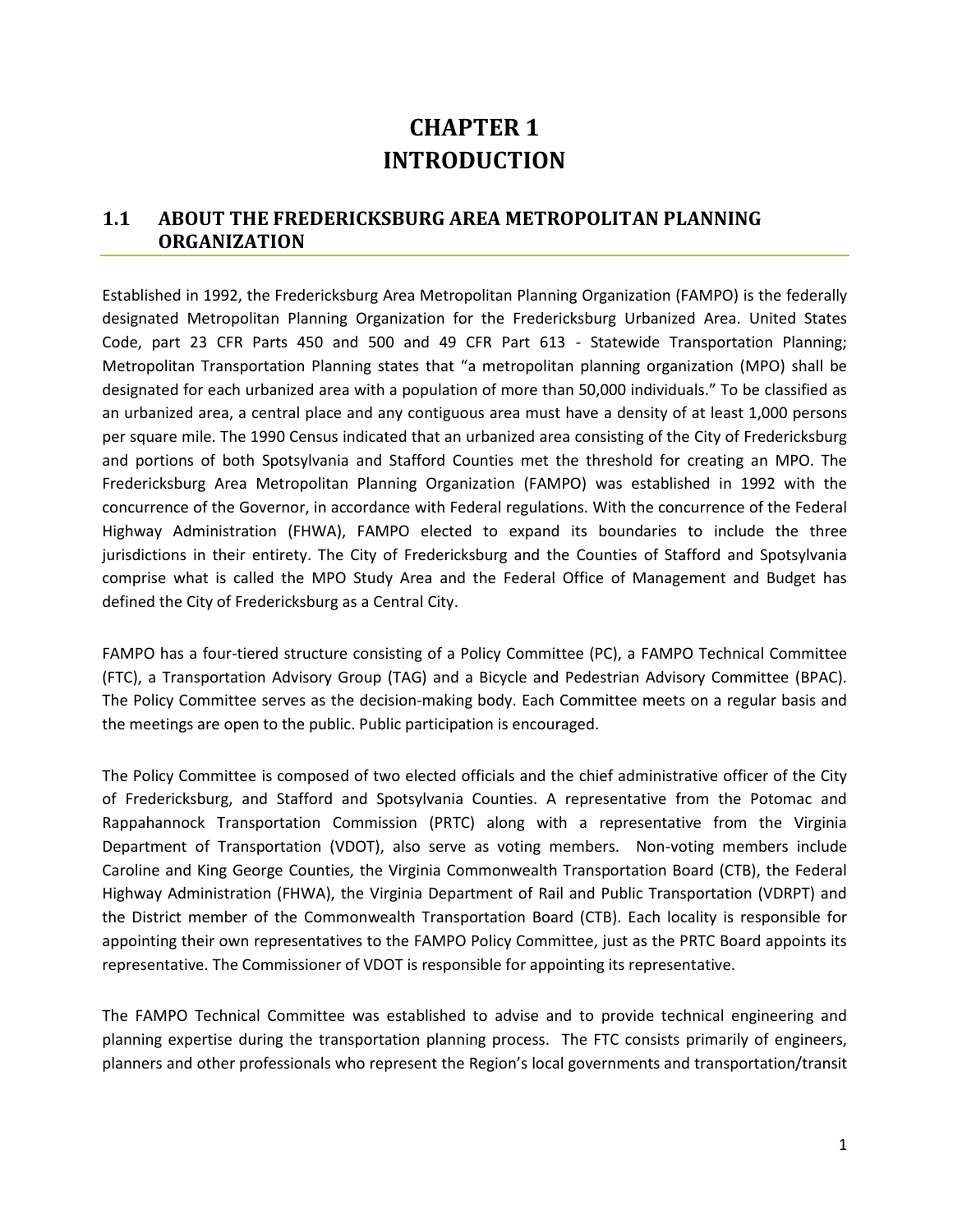agencies and works with the FAMPO staff to develop planning and programming recommendations for the Policy Committee.

The Transportation Advisory Group (TAG) is a citizen advisory group to the MPO and functions as a sounding board for public opinion on transportation issues, promoting ways to improve the quality of the region's transportation system. The TAG was established to help provide and encourage active citizen participation in the transportation planning process, and also to advise the MPO of the citizen's perspective on transportation planning, programs and projects.

The purpose of the Bicycle and Pedestrian Advisory Committee is to advise the FAMPO Policy Committee on updating the George Washington Regional Bicycle and Pedestrian Plan, to represent state and local governments, community organizations and the general public interests in transportation planning decisions, and to provide feedback to FAMPO staff on projects relating to walking and bicycling.

#### **1.1.2 The George Washington Regional Commission**

The George Washington Regional Commission (GWRC) is the planning district Commission for Virginia Planning District 16. The GWRC was created in 1961 as a result of Virginia's Regional Cooperation Act. The purpose of Planning District Commissions (PDC), as set out in the Code of Virginia, Section 15.2-4207, is "...to encourage and facilitate local government cooperation and state-local cooperation in addressing on a regional basis problems of greater than local significance. The cooperation resulting from this chapter is intended to facilitate the recognition and analysis of regional opportunities and take account of regional influences in planning and implementing public policies and services.

The role of the GWRC is to assist its five member localities with regional issues such as growth, the environment, transportation and housing. Other roles of the Commission include grant application assistance, management services for program implementation, land use planning services, GIS mapping and collecting/maintaining demographic and socioeconomic data for the Region.

Planning District 16's member jurisdictions include the City of Fredericksburg as well as the counties of Caroline, King George, Spotsylvania and Stafford. The George Washington Region, with a population of more than 327,000, is the fastest-growing region in Virginia and the fourth most populous of the Commonwealth's 21 planning districts.

# **1.1.3 GWRC/FAMPO Relationship**

The GWRC serves as the administrative and financial agent for the Fredericksburg Area Metropolitan Planning Organization (FAMPO) under an agreement with the Virginia Department of Transportation (VDOT). Although the FAMPO is an independent body, its staff is provided by the GWRC. FAMPO administers a Unified Planning Work Program (UPWP) in accordance with the requirements of the *Moving Ahead for Progress in the 21st Century Act (MAP-21)*.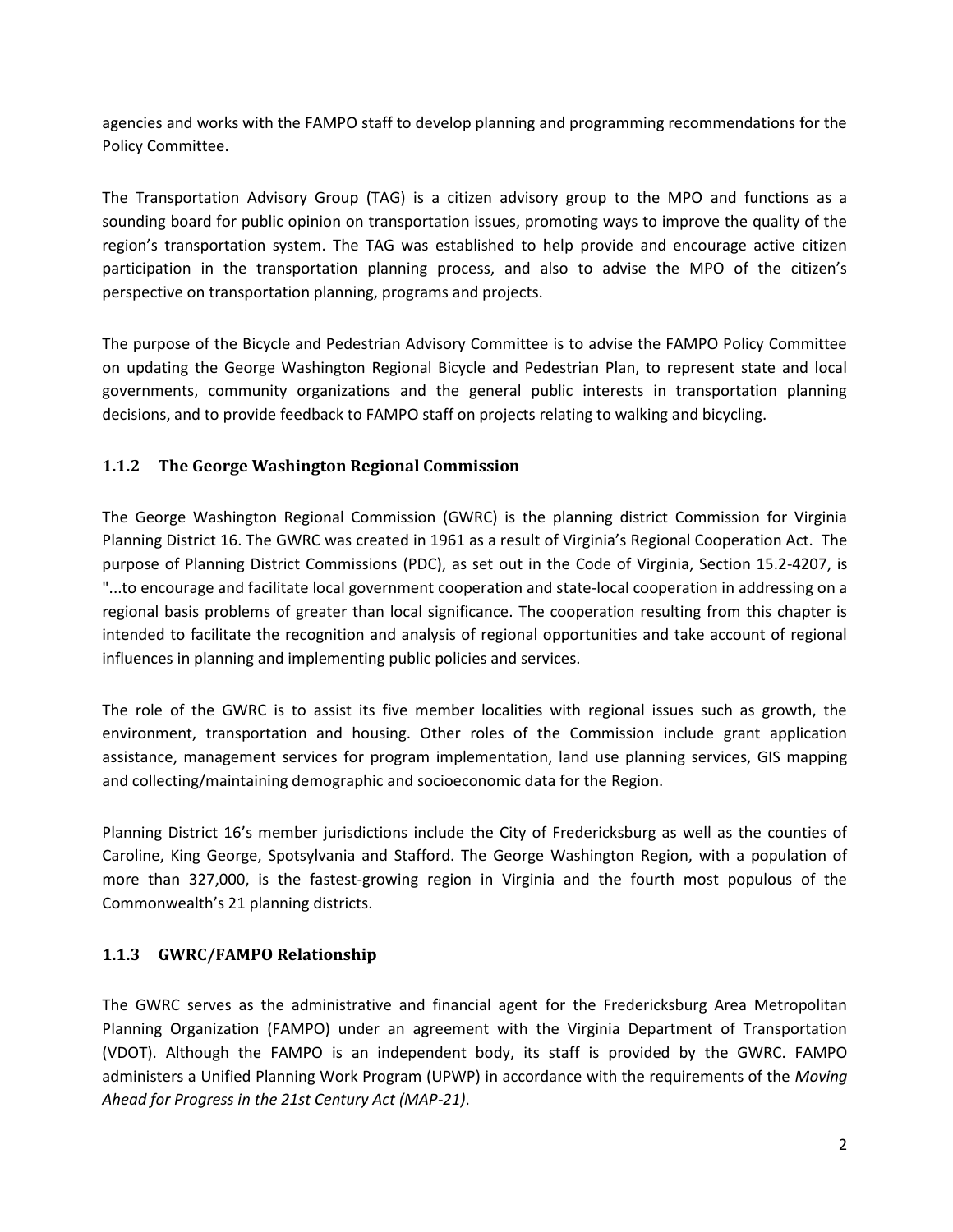FAMPO also administers VA Planning District 16's Rural Transportation Program. This program provides transportation planning, modeling and GIS assistance to the PDC's rural localities (Caroline and King George Counties). The program also develops a Rural Long-Range Transportation Plan (RLRP) as outlines in Section 1.4.2 of this document, which is intended to better coordinate urban and rural transportation planning.

# **1.2 THE METROPOLITAN PLANNING PROCESS**

Since the 1962 Federal-Aid Highway Act, federal authorizing legislation for expenditure of surface transportation funds has required metropolitan area transportation plans and programs to be developed through a continuing, cooperative and comprehensive (3-C) planning process.

Since the *Intermodal Surface Transportation Efficiency Act of 1991 (ISTEA)* and the Transportation Equity Act for the 21st Century of 1998 (TEA-21), Congress showed support for metropolitan and statewide transportation planning by emphasizing seven distinct areas which metropolitan planning organizations and states should consider when developing their plans.

In 2005, *the Safe, Accountable, Flexible, Efficient Transportation Equity Act: A Legacy for Users (SAFETEA-LU)*, added emphasis in two areas: security and the environment. Transportation security is now a standalone factor, signaling an increase in importance from prior legislation. The factor relating to the environment is expanded, to promote consistency of the long-range transportation plan with planned growth and development.

Most recently, in 2012, the *Moving Ahead for Progress in the 21st Century Act (MAP-21)* was signed into law. Major changes to the Metropolitan Planning Program under MAP-21 include the establishment of a performance-based planning process. It requires MPOs and States to establish performance targets that address national performance measures established by the Secretary that are based on the national goals outlined in the legislation.

MPOs in Virginia have an edge on the development of Regional Performance Measures. On March 30, 2009, the Virginia General Assembly approved Chapter 670 which amended and reenacted §§ 2.2-229, 15.2-2232, 33.1-12, and 33.1-23.03 of the Code of Virginia. §§ 33.1-23.03 directs the Commonwealth Transportation Board (CTB) to develop and update the Statewide Transportation Plan.

Section 33.1-23.03(2) requires: That the Commonwealth Transportation Board, with the assistance of the Office of Intermodal Planning and Investment, may require that appropriate regional organizations develop as part of a long-range plan quantifiable measures and achievable goals for the urban region relating to, but not limited to, congestion reduction and safety, transit and high-occupancy vehicle (HOV) usage, job-to-housing ratios, job and housing access to transit and pedestrian facilities, air quality, movement of freight by rail, and per capita vehicle miles traveled.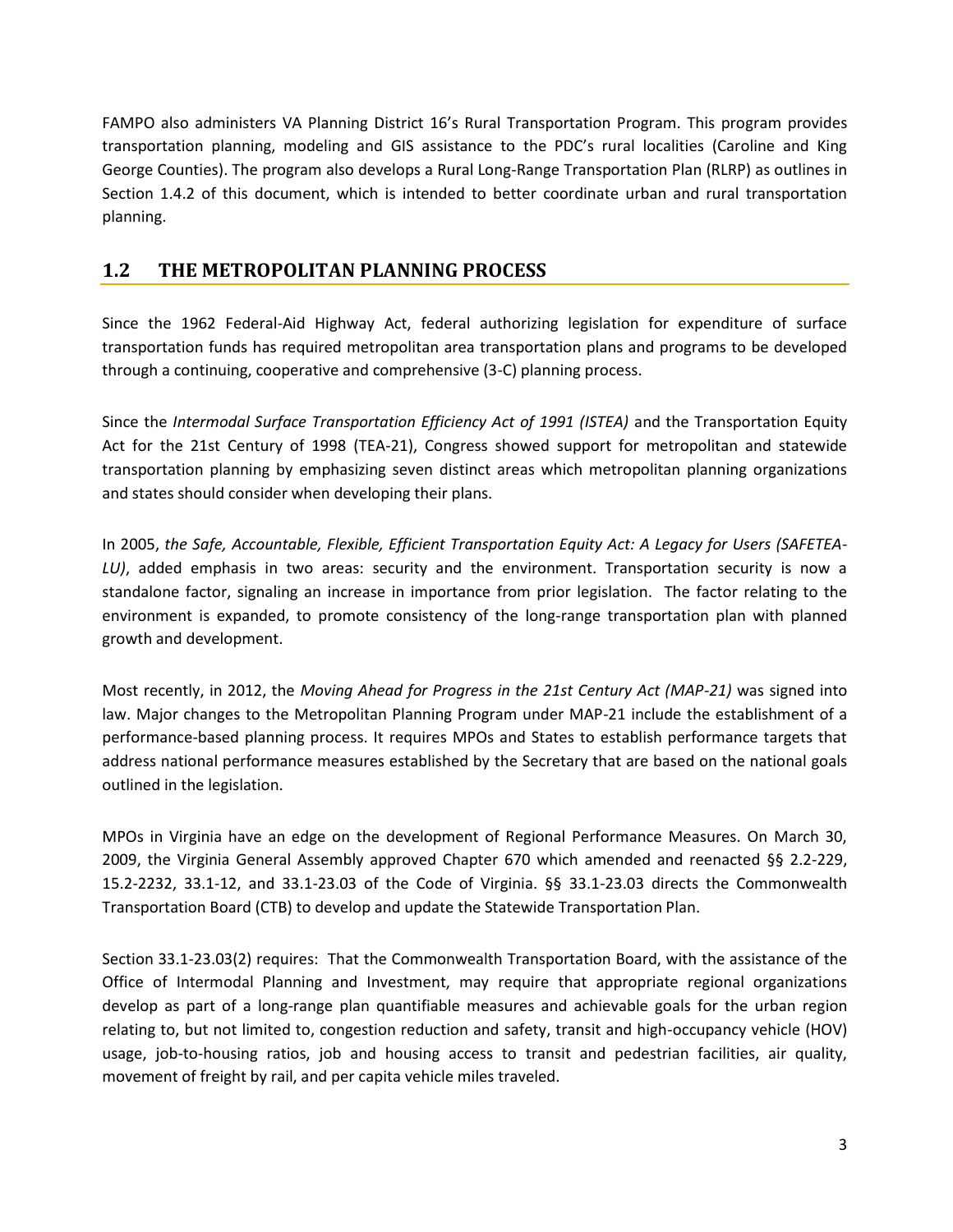Beginning July 1, 2011, the state provided match for MPO Regional Surface Transportation Program (RSTP) funding contingent upon the CTB approval of the MPOs regional transportation and land use performance measures in accordance with Chapter 670. FAMPO's Regional Performance Measures were approved on March 21, 2011.

Following the passing of Chapter 670 of House Bill 2019 and Chapter 690 of Senate Bill 1398, the Virginia Office of Intermodal Planning and Investment (OIPI) provided guidance to the affected MPOs on the types of performance measures that would satisfy the legislative requirements and the data requirements needed to report each performance measure. First, key data sources were identified, and then the measures and their data sources were refined by the MPOs and the OIPI. During the development of the measures, it was important that all of the measures be examined consistently across the MPOs with regard to implementation and reporting.

Nine categories were developed, which include the following:

- 1. Congestion Reduction
- 2. Safety
- 3. High-Occupancy Vehicle Usage
- 4. Transit Usage
- 5. Jobs-to-Housing Ratios
- 6. Job and Housing Access to Transit and Pedestrian Facilities
- 7. Air Quality
- 8. Freight Movement by Rail
- 9. Per-Capita Vehicle Miles Traveled (VMT)

MAP-21 also allows the option for MPO's to develop alternative land use and transportation investment scenarios: *"MPOs may elect to develop multiple scenarios for consideration in development of the metropolitan transportation plan. If the MPO chooses to develop these scenarios, it is encouraged to consider a number of factors, including, among other items, potential regional investment strategies and assumed distribution of population and employment."*

FAMPO has undertaken a Land Use Scenario Planning Study (discussed in Chapter 4) and will continue to incorporate scenario planning into its long-range planning cycle.

The eight MAP-21 Planning Factors *(23 U.S.C. 450.306)* are as follows:

- 1. Support the economic vitality of the metropolitan area, especially by enabling global competitiveness, productivity and efficiency;
- 2. Increase the safety of the transportation system for motorized and non-motorized users;
- 3. Increase the security of the transportation system for motorized and non-motorized users;
- 4. Increase the accessibility and mobility of people and for freight;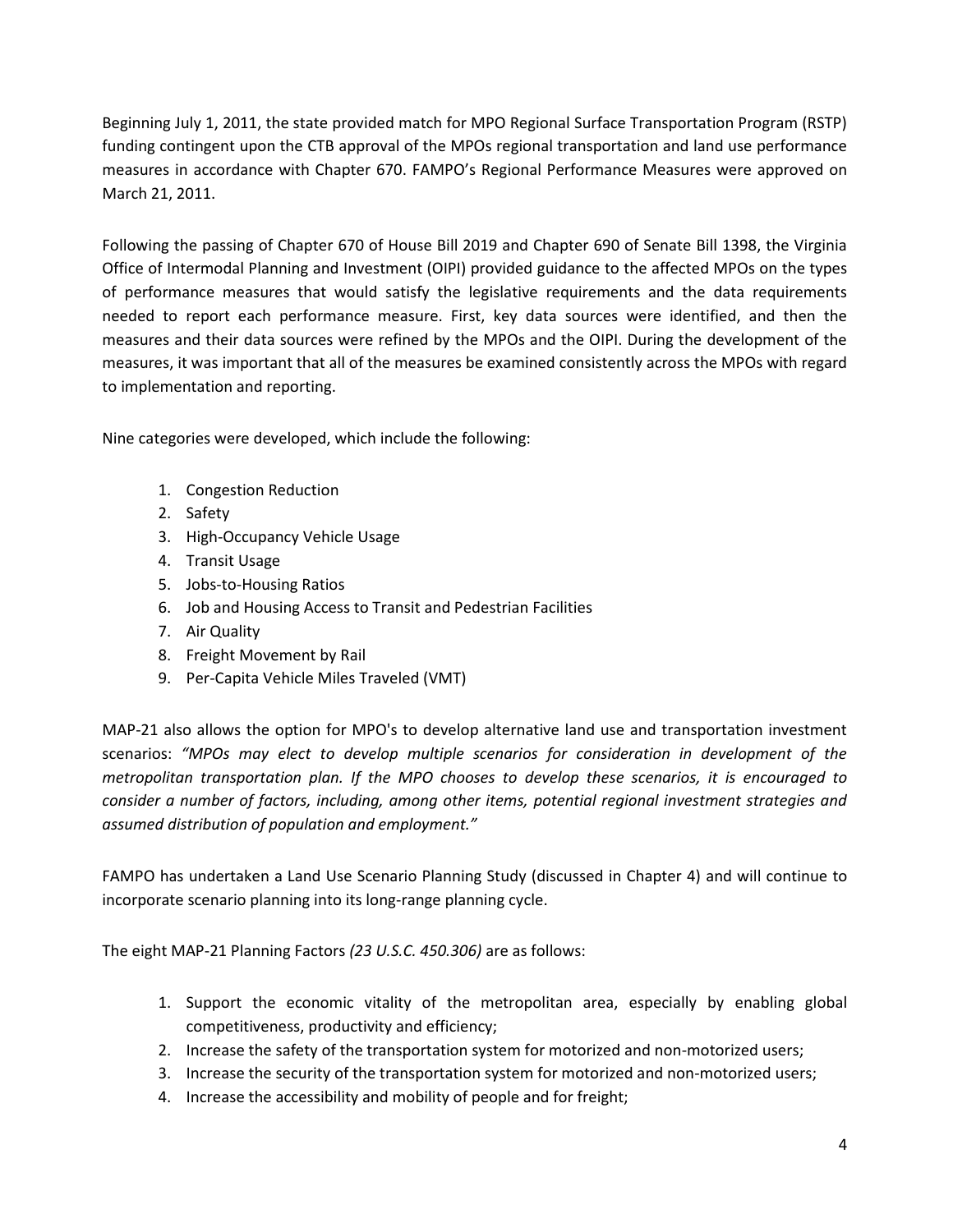- 5. Protect and enhance the environment, promote energy conservation, improve the quality of life, and promote consistency between transportation improvements and State and local planned growth and economic development patterns;
- 6. Enhance the integration and connectivity of the transportation system, across and between modes, for people and freight;
- 7. Promote efficient system management and operation, and;
- 8. Emphasize the preservation of the existing transportation system.

#### **Figure 1.1**

#### **Metropolitan Planning Process**



Metropolitan transportation planning provides the information, tools and public input needed for improving transportation system performance. Transportation planning should reflect the community's vision for its future. It should also include a comprehensive consideration of possible strategies; an evaluation process that encompasses diverse viewpoints; the collaborative participation of relevant transportation-related agencies and organizations; and an open, timely, and meaningful involvement of the public. Transportation planning requires a comprehensive, holistic look at the future needs of the region and its inhabitants.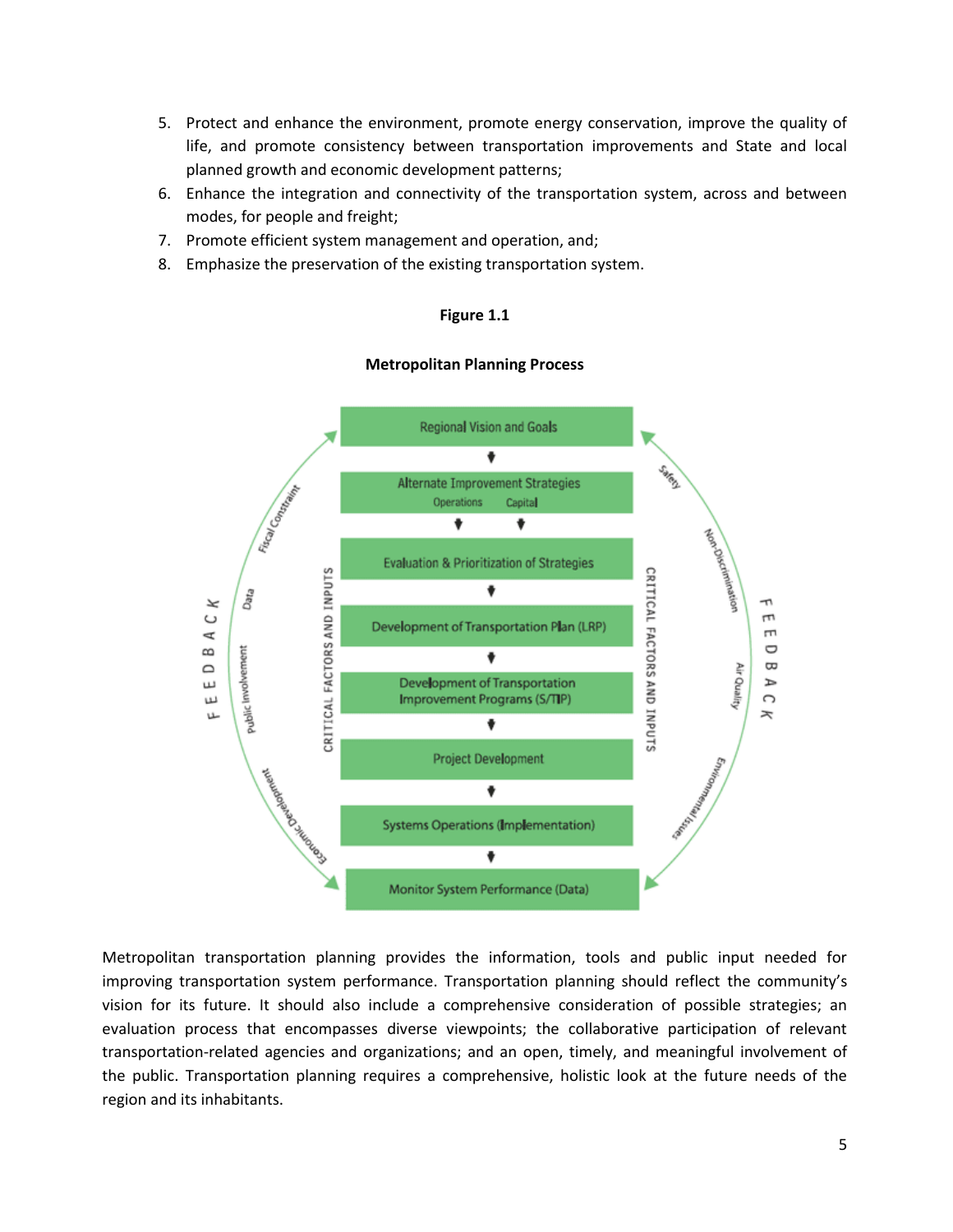Transportation planning in metropolitan areas is a collaborative process, led by the metropolitan planning organization and other key stakeholders in the regional transportation system. The process is designed to foster involvement by all interested parties, such as the business community, community groups, environmental organizations and the general public, through a proactive public participation process conducted by the MPO in coordination with the state department of transportation and transit operators. It is essential to extend public participation to include people who have been traditionally underserved by the transportation system and services in the region. Neglecting public involvement can result in proposed solutions that do not address the community's needs, unnecessary delays, and litigation can erode public trust. Figure 1.1, above, illustrates the metropolitan transportation planning process.

The planning process includes a number of steps:

- 1. Monitoring existing conditions;
- 2. Forecasting future population and employment growth;
- 3. Assessing projected land uses in the region and identifying major growth corridors;
- 4. Identifying problems and needs and analyzing, through detailed planning studies, various transportation improvements;
- 5. Developing alternative capital and operating strategies for people and goods;
- 6. Estimating the impact of the transportation system on air quality within the region; and
- 7. Developing a financial plan that covers operating costs, maintenance of the system, system preservation costs and new capital investments.

These steps are the basis for the five core functions of an MPO. These functions are to:

- 1. Establish a Setting
- 2. Evaluate Alternatives
- 3. Maintain a Long-Range Transportation Plan
- 4. Develop a Transportation improvement Program
- 5. Involve the Public

In addition to the above five core functions, MPO areas with populations over 200,000, called Transportation Management Areas (TMAs), must develop a Congestion Management Process (CMP) that identifies actions and strategies to reduce congestion and increase mobility. The CMP will be further discussed later in this section.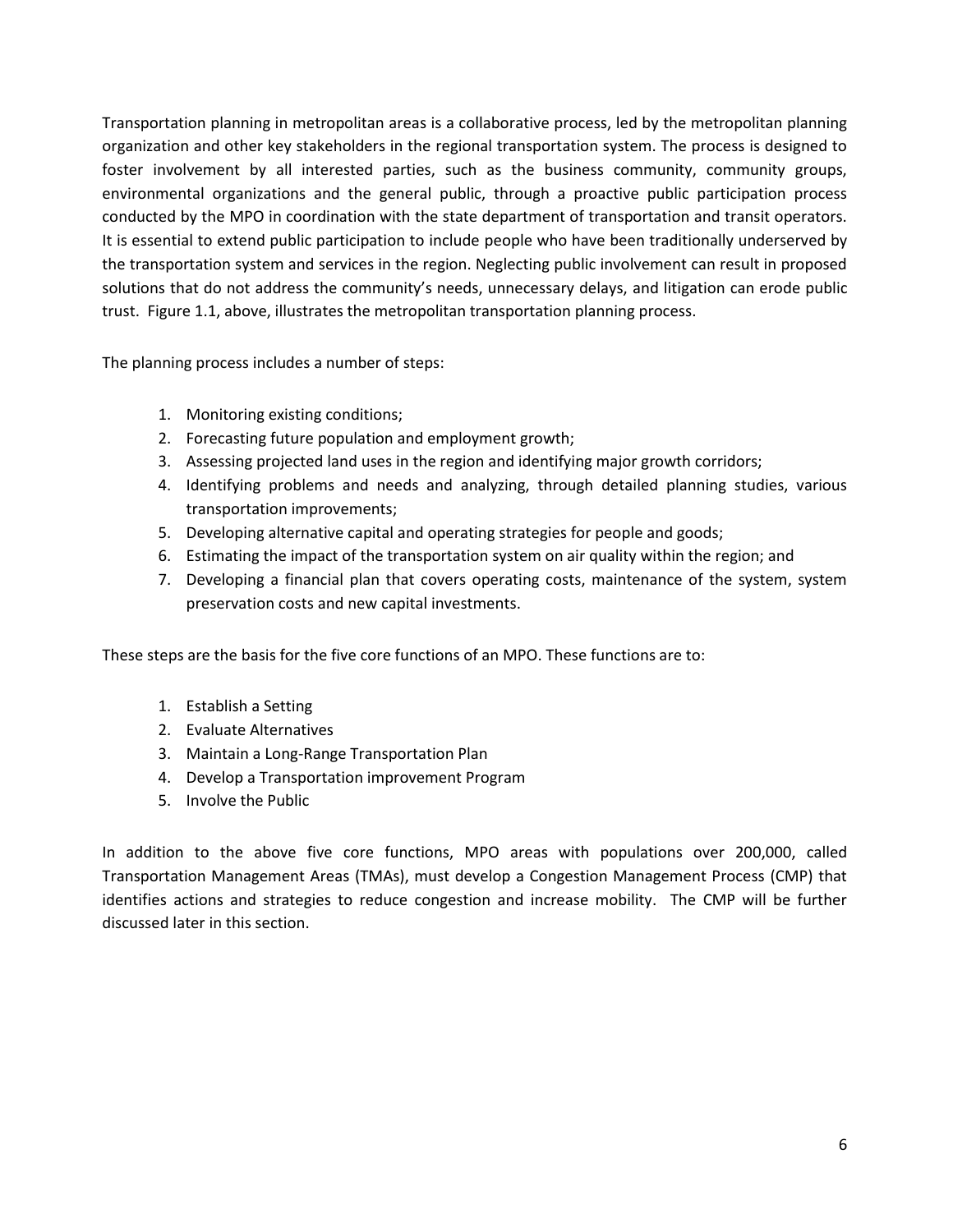#### **1.3 KEY FAMPO PLANNING DOCUMENTS**

#### **1.3.1 Unified Planning Work Program**

The Unified Planning Work Program (UPWP) lists the transportation studies and tasks to be performed by the MPO staff or a member agency. Because the UPWP reflects local priorities, the content differs from one metropolitan area to another. The UPWP contains several elements:

- The planning tasks and studies that will be conducted over a one year period;
- All federally funded studies as well as all relevant state and local planning activities conducted without federal funds;
- Funding sources identified for each project and task;
- A schedule of activities, and
- The agency responsible for each task or study.

#### **1.3.2 Transportation Improvement Program (TIP)**

The Transportation Improvement Program (TIP) is a financially constrained list of transportation projects planned for the FAMPO Region for a four year period. The TIP is updated at a minimum of every two years and includes projects intended for the Interstate, Primary, Urban and Secondary Highway Systems, as well as safety, transportation alternatives and public transportation projects. The TIP may also include funding for feasibility studies, preliminary engineering (PE) activities and environmental studies, as well as right-ofway and construction activities. Federal law requires that all federally funded transportation projects within an MPO's study area be endorsed by the MPO and included in the TIP and Long Range Transportation Plan (LRTP). The total cost of all TIP projects cannot exceed the amount of funding that is reasonably expected to be available during the period covered by the TIP.

#### **1.3.3 Congestion Management Process (CMP)**

FAMPO is required to develop a Congestion Management Process (CMP) as a result of the Metropolitan Washington Urbanized Area (UZA) extending into Northern Stafford County, as determined by the 2010 U.S. Census of Population. To address the Metropolitan Washington UZA extending into Stafford County, the National Capital Region Transportation Planning Board (TPB), the MPO for the Metropolitan Washington UZA, and FAMPO entered into an agreement that committed FAMPO to be responsible for the metropolitan planning and programming in the North Stafford County portion of the Metropolitan Washington UZA.

On November 22, 2010, the Policy Committee adopted its current Congestion Management Process. This CMP was developed in accordance with federal guidelines, and its outputs will support the FAMPO planning process through identification of strategies that promote efficient transportation system management and operation. The CMP, while only required to address North Stafford County, also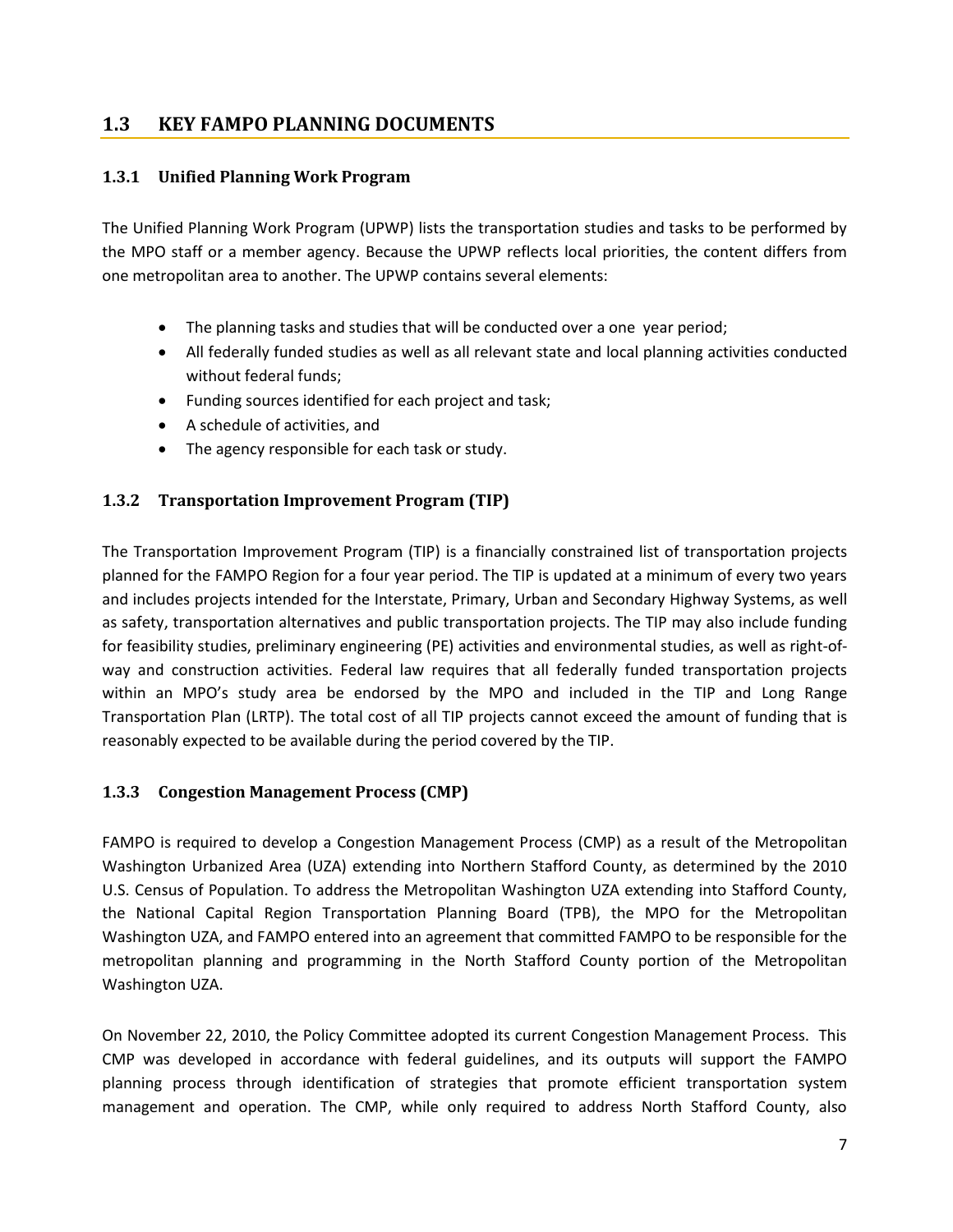addresses the entire George Washington Region. Findings from VDOT's Strategically Targeted Affordable Roadway Solutions (STARS) and Rural Long-Range Planning efforts were incorporated into the document.

A set of performance measures was established to facilitate an identification of existing congested areas, as well as to provide a benchmark against which the effectiveness of the CMP can be assessed into the future. These performance measures included travel times, volume-to-capacity ratios and crash rates.

#### **1.3.4 The Long-Range Transportation Plan (LRTP)**

MAP-21 requires that each MPO develop an intermodal transportation plan with at least a 20-year horizon. The plan must be updated at least every four years to keep consistent with existing conditions, reevaluate proposed plans, programs and projects, and validate air quality conformity analysis, due to the Fredericksburg Urbanized Area's designation as a maintenance area for air quality. Please refer to Appendix A for the complete Federal Regulations (§ 450.322 Development and content of the metropolitan transportation plan.) regarding the development of the long range plan.

In January of 2009, the Policy Committee adopted the 2035 Long-Range Transportation Plan (LRTP). A positive finding on Air Quality Conformity was made by FHWA, Federal Transit Administration (FTA), and the Environmental Protection Agency (EPA) on April 15, 2009. This LRTP enhanced FAMPO's previous Long Range Plans in several ways. First, the 2035 LRTP contained a Multimodal Needs Plan for the entire George Washington Region, which consists of the City of Fredericksburg and the Counties of Caroline, King George, Spotsylvania and Stafford, as well as the Financially Constrained Plan for the MPO Area. Further, in addition to highway safety and capacity projects, the plan also has a detailed public transit element, as well as a comprehensive, region-wide Bicycle and Pedestrian Plan. The plan also differed from previous plans in that it contained a discussion of regional land use and its effects on the transportation system. It utilized a defined prioritization methodology for technical ranking of potential highway projects and was subject to a comprehensive public outreach effort.

Please refer to Map 1, on the following page, of the GW Region: VA Planning District 16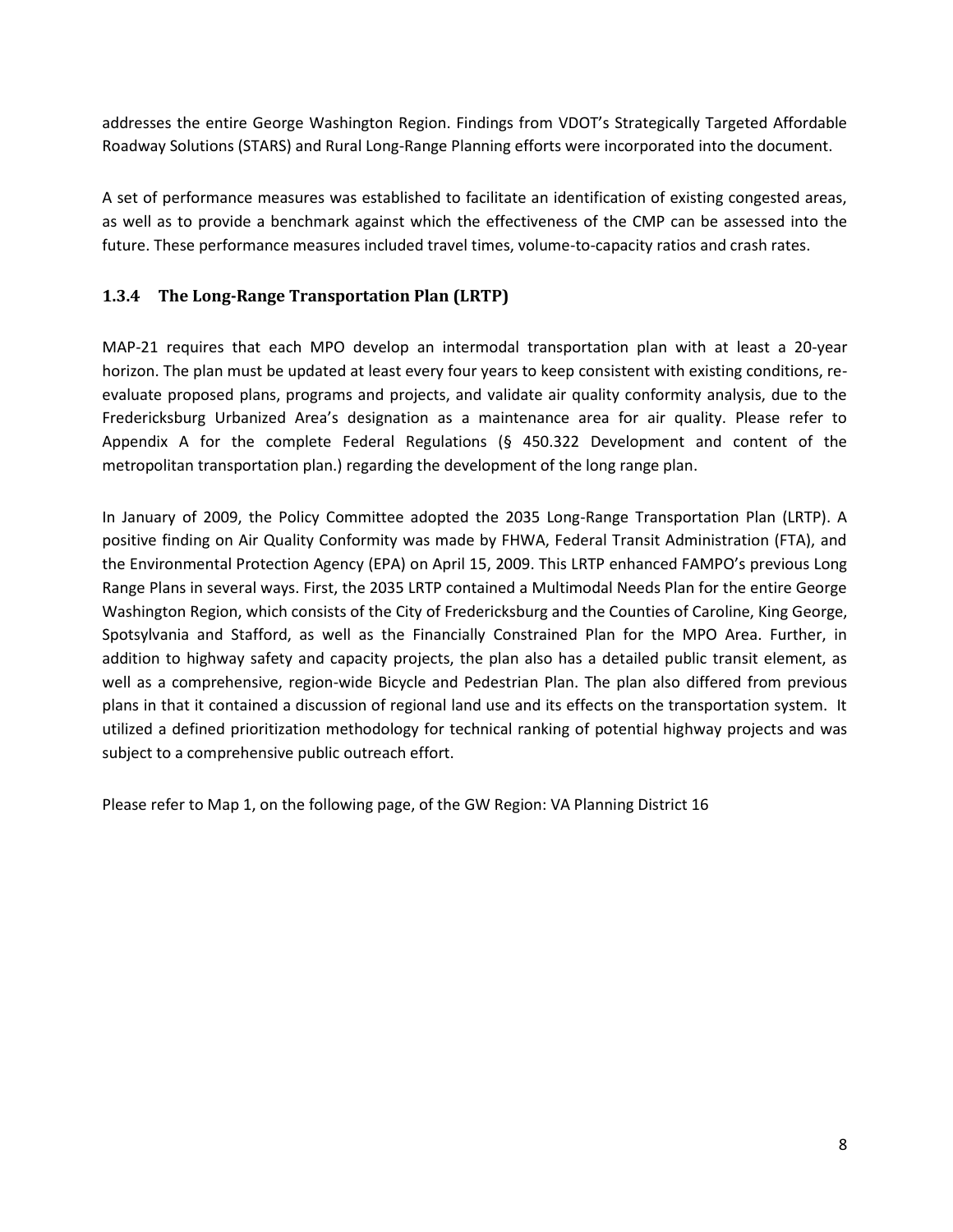

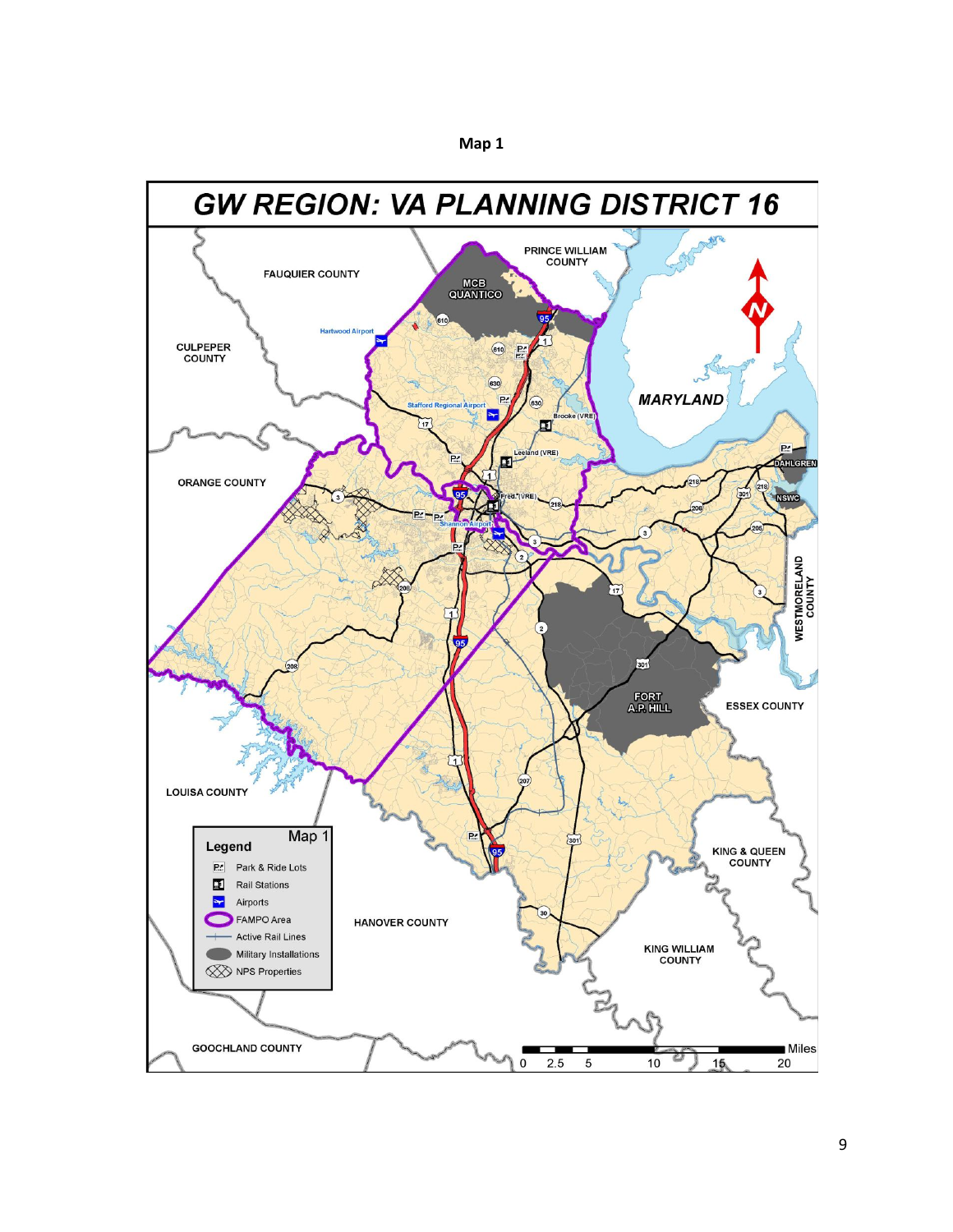The purpose of the 2040 LRTP is to build upon the findings and initiatives identified in the 2035 LRTP and to detail the multi-modal transportation improvements and programs to be carried out within the George Washington Region during the plan's timeframe and demonstrate the financial means within the MPO area by which these improvements and programs will be implemented.

This LRTP is, therefore, a key product of the FAMPO 3C process and provides a conceptual basis for the transportation improvements planned to occur by the year 2040. For a project to be eligible to receive federal transportation funds (within the MPO jurisdictions) it must be included in the financially constrained portion of this LRTP.

As stated above, this LRTP contains both a Needs Plan and a Financially Constrained Plan. The Needs Plan acts as an inventory of all of the surface transportation needs (highways, bicycle, pedestrian and transit/Transportation Demand Management) in the Region and is not fiscally constrained. The Fiscally Constrained Plan forecasts revenues under federal rules and allocates funds for the highest-rated improvements within the forecasted federal, state, and local revenues that are expected to be available over the life of this plan. In the Fiscally Constrained Plan, highway and bicycle and pedestrian improvements are grouped together, as are transit and TDM improvements.

The adoption of this plan and any amendments will follow the MPO's policy for public participation. All plan updates or amendments will be advertised to the public through public notices and published in local and regional newspapers, including publications that target specific groups such as minorities and Spanishspeaking audiences. These will be given a minimum 30-day comment period and public hearing prior to adoption. The FAMPO Technical Committee (FTC), the Transportation Advisory Group (TAG), the Bicycle and Pedestrian Committee (BPAC), as well as the FAMPO Policy Committee will also accept comments at their regular public meetings. The FTC will make a recommendation on the update or amendment to the FAMPO Policy Committee. The FAMPO Policy Committee will then act to approve, reject or defer approval at a public meeting.

If the update or amendment adopted by the FAMPO Policy Committee requires an air quality conformity determination, the update/amendment will not be effective until FHWA and FTA, in consultation with EPA, give final approval. These approvals may take up to 45 days from the date of submission to these agencies.

#### **1.3.5 Title VI Nondiscrimination Plan**

The Title VI Nondiscrimination Plan assures that no person shall on the grounds of race, color or national origin, as provided by Title VI of the Civil Rights Act of 1964 and the Civil Rights Restoration Act of 1987, be excluded from participation in, be denied of benefits of or be otherwise subject to discrimination under any agency sponsored program or activity. Nor shall sex, age or disability stand in the way of fair treatment of all individuals.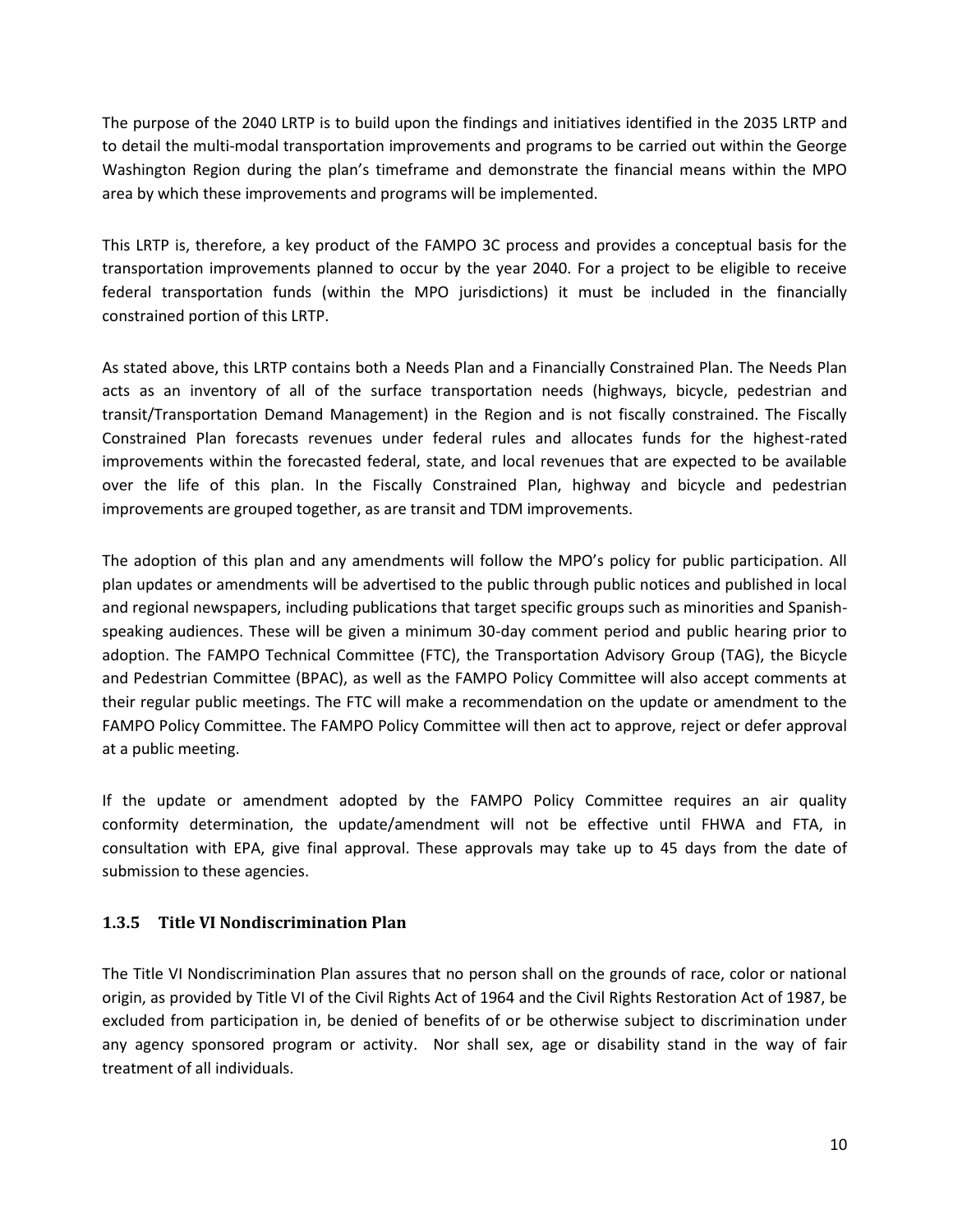#### **1.3.6 Public Participation Plan (PPP)**

The purpose of the Public Participation Plan (PPP) is to serve as a guide in the development of outreach methods that encourage the public's involvement in the regional transportation planning process. The PPP outlines the strategies utilized to provide and receive information from the public on the transportation planning and programming process including projects, studies, plans and committee actions. The PPP takes into account the Title VI populations and limited English proficiency populations. The PPP is updated every three years.

#### **1.3.7 The Limited English Proficiency Plan (LEP)**

Individuals who do not speak English as their primary language and who have a limited ability to read, write, speak or understand English can be Limited English Proficient. These individuals are entitled to language assistance under the Title VI of the Civil Rights Act of 1964.

The Limited English Proficiency (LEP) Plan outlines how to identify persons who may need language assistance, the ways in which assistance may be provided, staff training that may be required and how to notify the LEP individuals that assistance is available. The goal of the LEP is to ensure that all residents in the George Washington Region can, to the fullest extent practicable, participate in the transportation planning and decision-making process.

# **1.4 STATEWIDE PLANNING AND PROGRAMMING**

#### **1.4.1 VTrans 2035**

VTrans 2035 is the Commonwealth of Virginia's statewide long-range multimodal transportation plan. This plan is intended to assess transportation needs and assign priorities on a statewide basis. The plan was developed in cooperation with the Virginia Departments of Aviation, Rail and Public Transportation, Transportation, Motor Vehicles and the Port Authority. The Federal Highway Administration, MPOs and Regional Commissions from across the Commonwealth also participated in its development. As shown in Table 1.1 on the following page, VTrans 2035 included 19 specific investment priorities that were grouped into the following four categories:

- 1. Making Strategic Investments in Infrastructure,
- 2. Addressing Environmental, Safety and maintenance Needs,
- 3. Enhancing Economic Competiveness, and
- 4. To Minimize Congestion.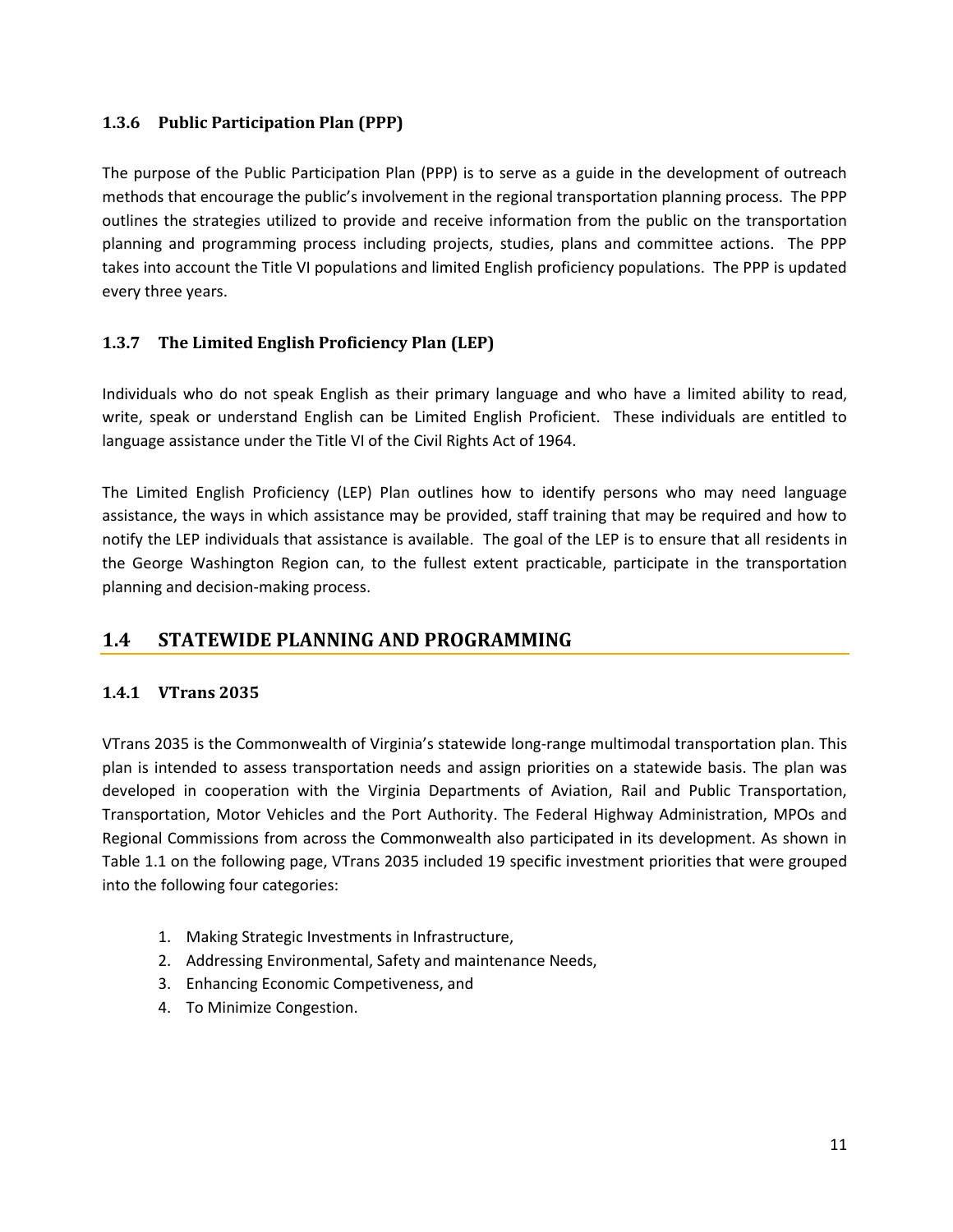#### **Table 1.1**

#### **VTrans 2035 Investment Priorities Grouped Into Four Categories**

| Investment<br><b>Priority Group</b>                                                  | <b>Investment Priority</b>                                                                                                                                                                                         | <b>Preliminary Planning Estimate</b><br>of Unfunded Need (2009 \$) |
|--------------------------------------------------------------------------------------|--------------------------------------------------------------------------------------------------------------------------------------------------------------------------------------------------------------------|--------------------------------------------------------------------|
| Make<br><b>Strategic</b><br>for<br><b>Investment</b><br><b>Infrastructure</b>        | Plan for and invest in High speed rail or intercity rail between<br>Washington DC, Richmond and Hampton Roads and expand<br>metrorail and/or commuter rail, including supporting land uses<br>in the I-95 Corridor | \$3.4-\$5.5 Billion                                                |
|                                                                                      | Freight rail along I-81                                                                                                                                                                                            | \$0.8-\$1.2 Billion                                                |
|                                                                                      | Tunnels and bridges in Hampton Roads                                                                                                                                                                               | \$7.8-\$11.3 Billion                                               |
|                                                                                      | Smart system technology leadership                                                                                                                                                                                 | \$2.2-\$3.1 Billion                                                |
| <b>Address</b><br>Environmental,<br><b>Safety</b><br>and<br><b>Maintenance Needs</b> | Use sustainable and environmentally sensitive methods                                                                                                                                                              | Varies, dependent on project and<br>criteria                       |
|                                                                                      | Provide safe operations and services                                                                                                                                                                               | \$184-\$258 Million per Year                                       |
|                                                                                      | Repair deficient pavement                                                                                                                                                                                          | \$278-\$389 Million per Year                                       |
|                                                                                      | Rehabilitate structurally deficient bridges                                                                                                                                                                        | \$150-\$210 Million per Year                                       |
|                                                                                      | Ensure state of good repair in transit                                                                                                                                                                             | \$148-\$207 Million per Year                                       |
| <b>Enhance</b><br><b>Economic</b><br><b>Competiveness (Total</b><br>Need)            | Expand the port and related intermodal facilities and services                                                                                                                                                     | \$7.7-\$11 Billion                                                 |
|                                                                                      | Support Dulles International Airport and growth of the Dulles<br>Corridor                                                                                                                                          | \$1.7-\$2.5 Billion                                                |
|                                                                                      | Connect high speed and intercity rail with regional transit<br>systems                                                                                                                                             | \$2.8-\$4.0 Billion                                                |
|                                                                                      | Improve freight mobility                                                                                                                                                                                           | \$14.1-\$20.5 Billion                                              |
|                                                                                      | Improve rural connectivity                                                                                                                                                                                         | Varies depending on project                                        |
|                                                                                      | Complete unfinished PPTAs and review and refine PPTA process<br>to effectively leverage private dollars for publicly beneficial<br>projects                                                                        | \$3.8-\$5.8 Billion                                                |
|                                                                                      | Develop master plans for needs of Corridors of Statewide<br>Significance                                                                                                                                           | Utilize existing intermodal funds                                  |
| <b>Minimize Congestion</b>                                                           | Integrate regional land uses and highway capacity                                                                                                                                                                  | Requires a dedicated funding source                                |
|                                                                                      | Implement pricing, advanced technology<br>and<br>demand<br>management                                                                                                                                              | Requires a dedicated funding source                                |
|                                                                                      | Increase transit usage and supporting land uses                                                                                                                                                                    | \$128-\$143 Million per Year                                       |

#### **1.4.2 Rural Long Range Planning (RLRP)**

In 2006, VDOT initiated a statewide effort, working with the Planning District Commissions (PDCs), to create long-range transportation plans for the Commonwealth's rural areas that compliment those in the metropolitan areas. The transportation plans have a minimum planning horizon of 20 years and address the expected impacts of population and employment growth on the transportation system. Each RLRP is developed as a vision or "needs" plan